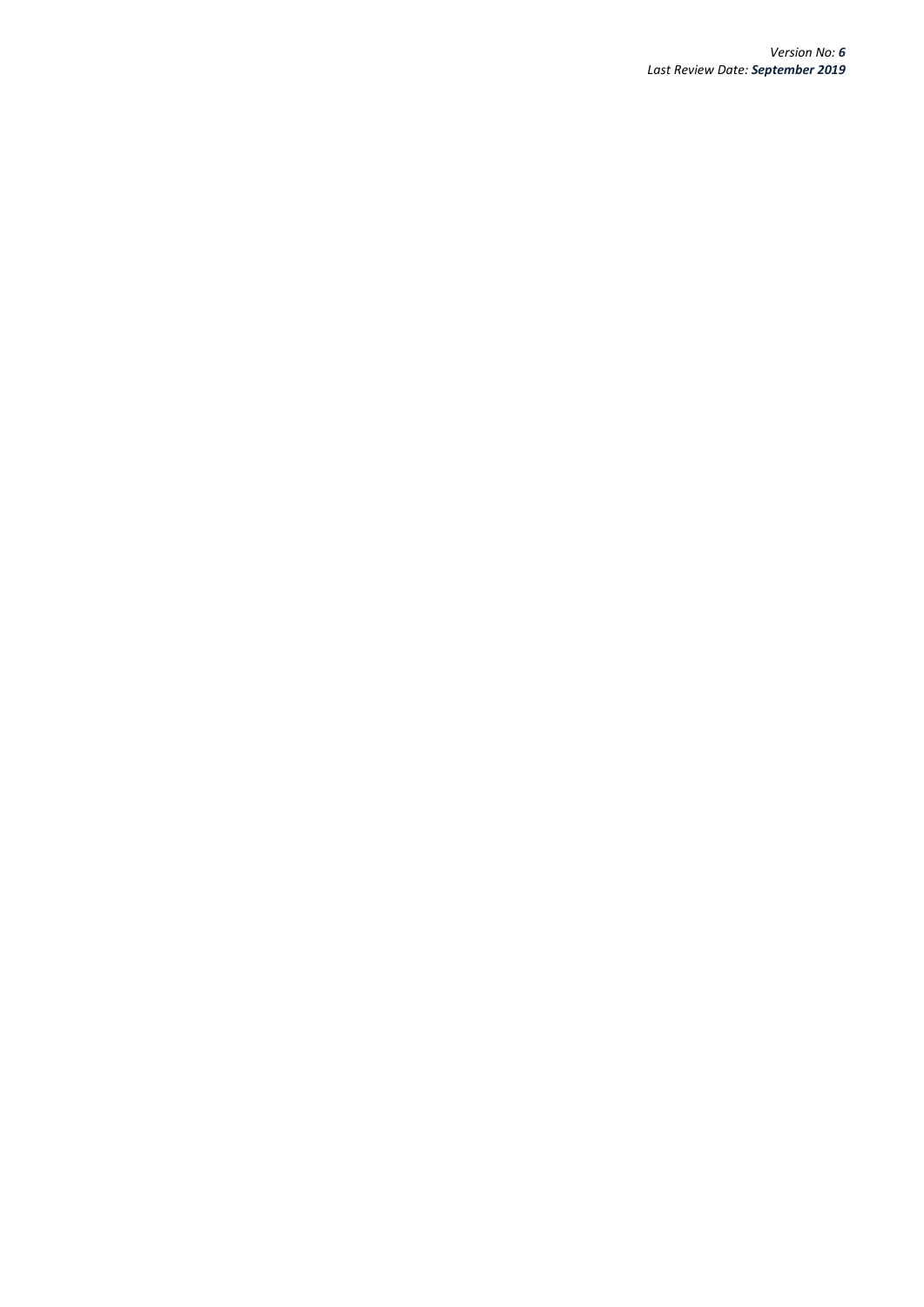### **CONTENTS**

| $\mathbf{L}$   |                                                                                                         |                                                                                                     |  |  |  |  |
|----------------|---------------------------------------------------------------------------------------------------------|-----------------------------------------------------------------------------------------------------|--|--|--|--|
| 2.             |                                                                                                         |                                                                                                     |  |  |  |  |
| 3 <sub>1</sub> |                                                                                                         |                                                                                                     |  |  |  |  |
| 4 <sup>1</sup> |                                                                                                         |                                                                                                     |  |  |  |  |
| 5.             |                                                                                                         |                                                                                                     |  |  |  |  |
| 6.             |                                                                                                         |                                                                                                     |  |  |  |  |
| 7 <sub>1</sub> |                                                                                                         |                                                                                                     |  |  |  |  |
|                | 7.1                                                                                                     |                                                                                                     |  |  |  |  |
|                | 7.2                                                                                                     |                                                                                                     |  |  |  |  |
|                | 7.3                                                                                                     |                                                                                                     |  |  |  |  |
| 8.             |                                                                                                         |                                                                                                     |  |  |  |  |
|                | 8.1                                                                                                     | Increasing the extent to which disabled pupils can participate in the school curriculum 5           |  |  |  |  |
|                | Improving the physical environment of the school to increase the extent to which disabled pupils<br>8.2 |                                                                                                     |  |  |  |  |
|                | 8.3                                                                                                     | Improving the delivery to disabled pupils of information that is provided in writing for pupils who |  |  |  |  |
|                | 8.4                                                                                                     |                                                                                                     |  |  |  |  |
| 9.             |                                                                                                         |                                                                                                     |  |  |  |  |
|                | 9.1                                                                                                     |                                                                                                     |  |  |  |  |
|                | 9.2                                                                                                     |                                                                                                     |  |  |  |  |
|                | 9.3                                                                                                     |                                                                                                     |  |  |  |  |
|                | 9.4                                                                                                     |                                                                                                     |  |  |  |  |
|                |                                                                                                         |                                                                                                     |  |  |  |  |
|                |                                                                                                         |                                                                                                     |  |  |  |  |
|                | <b>APPENDIX A(i)</b>                                                                                    | Plan (Improving Access to the Curriculum)                                                           |  |  |  |  |

| APPENDIX A(ii) | Plan (Improving Access to the Physical Environment) |  |
|----------------|-----------------------------------------------------|--|
|----------------|-----------------------------------------------------|--|

APPENDIX A(iii) - Plan (Improving Access to Written Information)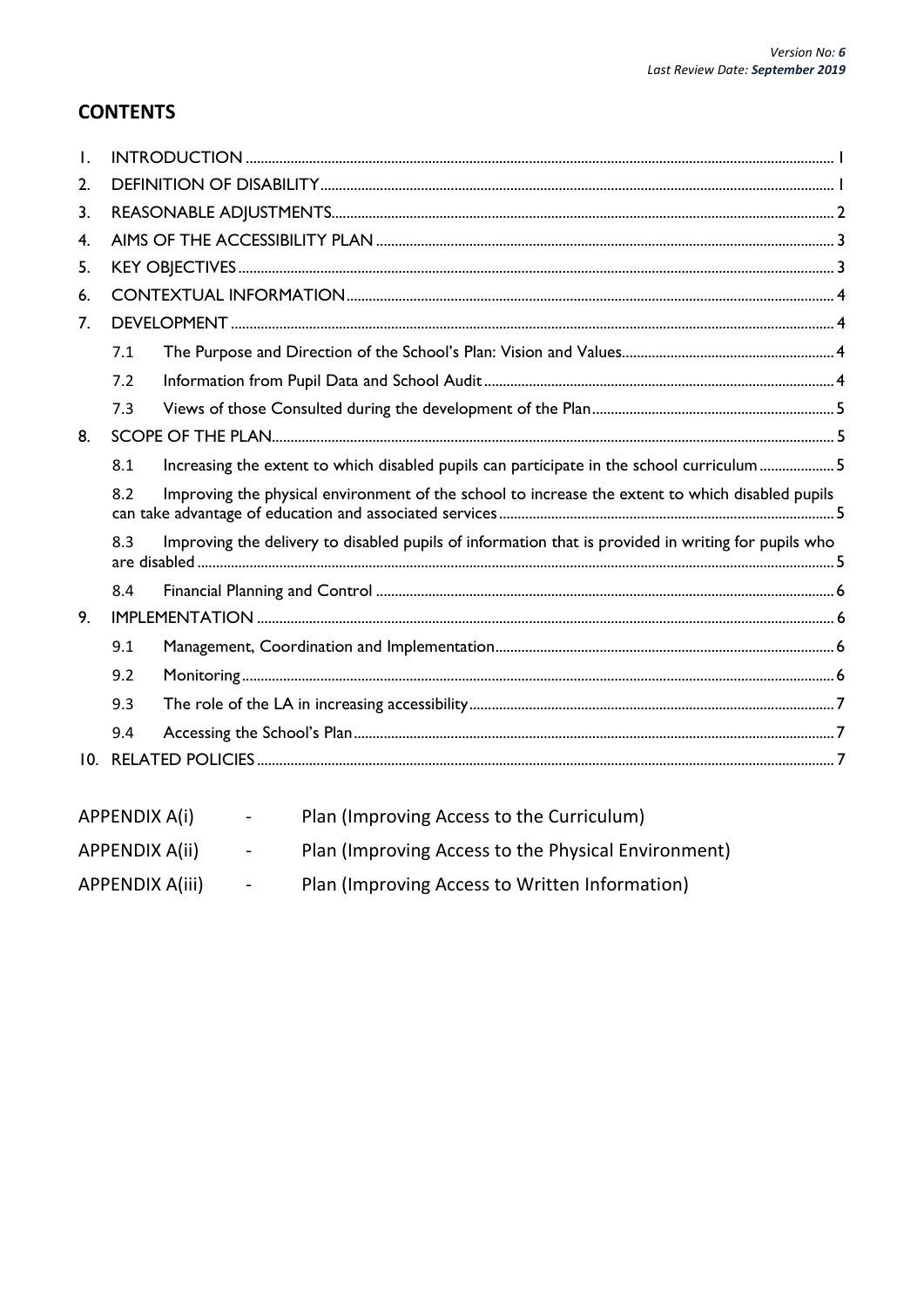*This page is intentionally blank for printing purposes*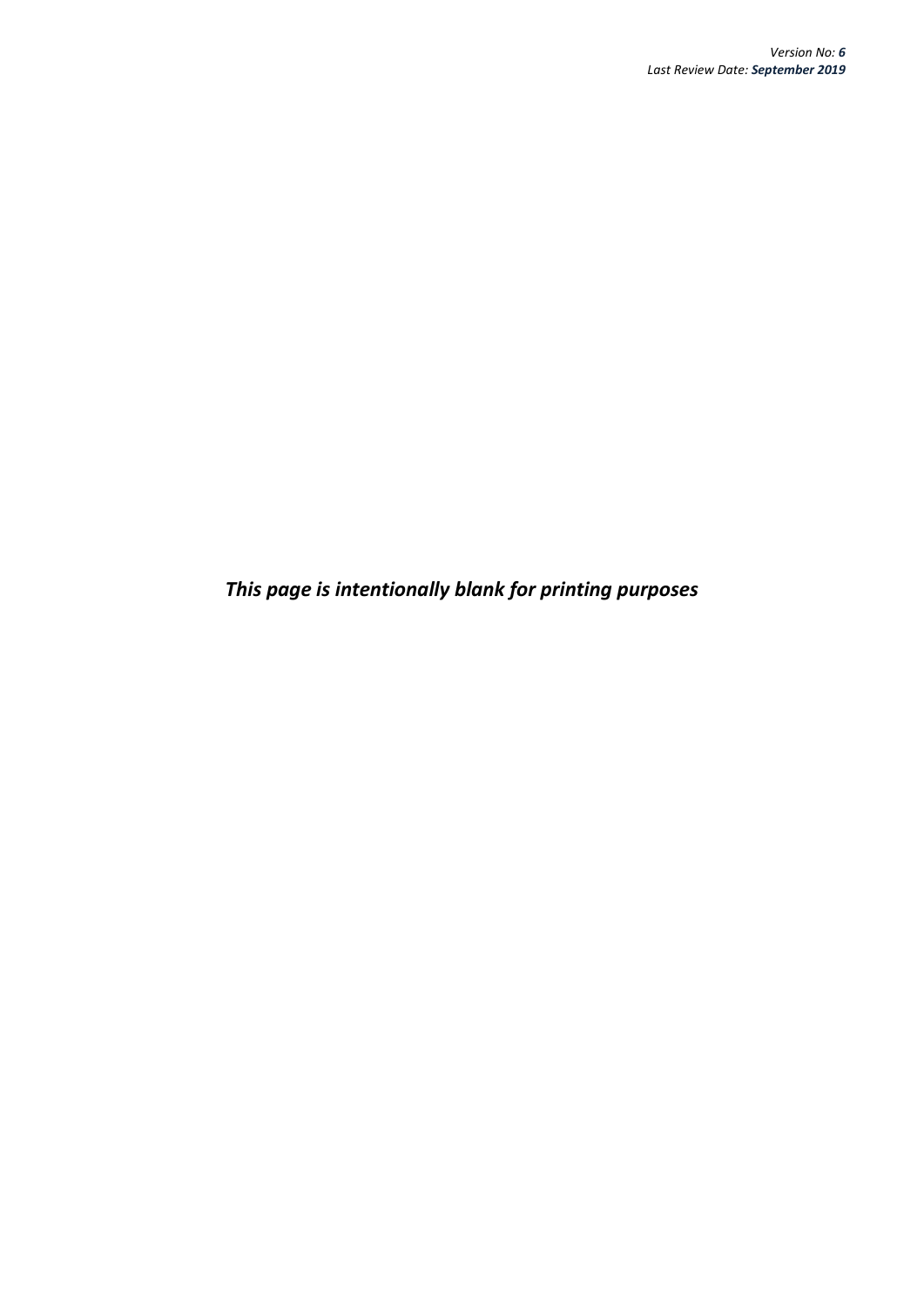#### <span id="page-4-0"></span>**1. INTRODUCTION**

The Equality Act 2010 replaced all previous equality legislation such as the Race Relations Act, Disability Discrimination Act (DDA) and Sex Discrimination Act.

The Equality Act 2010 provides a single, consolidated source of discrimination law, covering all the types of discrimination that are unlawful. It simplifies the law by removing anomalies and inconsistencies that had developed over time in the existing legislation, and it extends the protection from discrimination in certain areas.

The law on disability discrimination is different from the rest of the Act in a number of ways. The overriding principle of equalities legislation is generally one of equal treatment. However the provisions in relation to disability are different in that you may, and often must, treat a disabled person more favourably than a non-disabled person.

There are some minor differences around disability in the new Act when compared with the previous legislation.

- The Equality Act does not list the types of day to day activities which a disabled person must be unable to carry out to meet the definition
- Failure to make a reasonable adjustment can no longer be justified. The fact that it must be 'reasonable' provides the necessary test.
- Direct discrimination against a disabled person can no longer be justified (bringing it into line with the definition of direct discrimination generally).
- From September 2012 schools and local authorities are under a duty to supply auxiliary aids and services as reasonable adjustments where these are not being supplied through a statement of SEND.

As in previous legislation a school must not discriminate against a pupil because of something that is a consequence of their disability.

It is unlawful for a school to treat a disabled pupil unfavourably. Such treatment could amount to:

- Direct discrimination
- Indirect discrimination
- Discrimination arising from a disability
- Harassment

Direct discrimination can never be justified but a school could justify indirect discrimination against a disabled pupil, and discrimination arising from a disability if the discrimination is the result of action that is a 'proportionate means of achieving a legitimate aim'.

#### <span id="page-4-1"></span>**2. DEFINITION OF DISABILITY**

Equality Act 2010: a person has a disability if:

- they have a physical or mental impairment;
- the impairment has a substantial and long-term adverse effect on their ability to perform normal day-to-day activities.

For the purposes of the Act, these words have the following meanings:

- 'substantial' means more than minor or trivial;
- 'long-term' means that the effect of the impairment has lasted or is likely to last for at least twelve months (there are special rules covering recurring or fluctuating conditions);
- 'normal day-to-day activities' include everyday things like eating, washing, walking and going shopping.

People who have had a disability in the past that meets this definition are also protected by the Act.

#### **Progressive conditions considered to be a disability**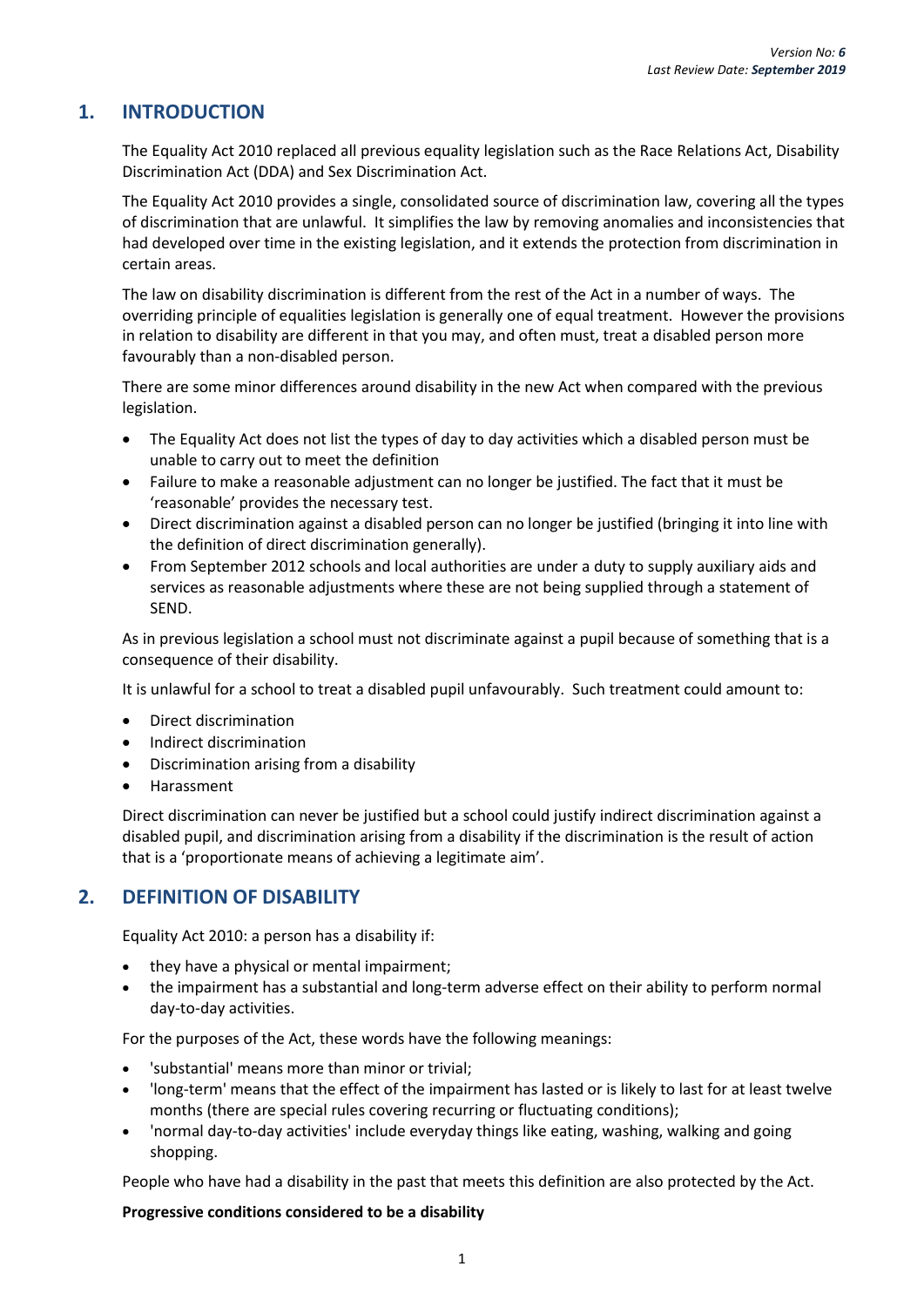There are additional provisions relating to people with progressive conditions. People with HIV, cancer or multiple sclerosis are protected by the Act from the point of diagnosis. People with some visual impairment are automatically deemed to be disabled.

#### **Conditions that are specifically excluded**

Some conditions are specifically excluded from being covered by the disability definition, such as a tendency to set fires or addictions to non–prescribed substances.

It should be noted that this definition is *not just regarding physical difficulties* but also covers a wide range of:

- Sensory difficulties
- Learning difficulties
- Impairment resulting from, or consisting of, a mental illness

In addition there is a range of 'hidden impairments' such as

- Dyslexia
- Speech and Language Impairments
- Autism
- Attention Deficit Hyperactivity Disorder (ADHD)

Impairment does not itself mean that a pupil is disabled but rather it is the effect on the pupil's ability to carry out normal day-to-day activities in one or more of the following areas that has to be considered:

- Mobility
- Manual dexterity
- Physical coordination
- Continence
- Ability to lift, carry or otherwise move everyday objects
- Speech, hearing or eyesight
- Memory or ability to concentrate, learn or understand
- Perception of risk of physical danger

#### <span id="page-5-0"></span>**3. REASONABLE ADJUSTMENTS**

We have a duty to make reasonable adjustments for disabled pupils:

- When something we do places a disabled pupil at a substantial disadvantage to other pupils, we must take reasonable steps to avoid that disadvantage;
- We will be expected to provide an auxiliary aid or service for a disabled pupil when it would be reasonable to do so, and where such an aid would alleviate any substantial disadvantage the pupil faces in comparison to his non-disabled peers.

A failure to make a reasonable adjustment can no longer be justified. The test is whether the adjustment is reasonable, and if it is then there can be no justification for why it is not made. We will not be expected to make adjustments that are not reasonable.

There is as yet no clarity on what may be 'reasonable' although the Code of Practice will include factors that should be taken into account. It will be for us to decide the reasonableness of adjustments based on the individual circumstances of each case. Factors to consider may include the financial or other resources available, the effectiveness of the adjustment, its effect on other pupils, health and safety requirements, and whether aids have been made available through the SEND route.

The reasonable adjustments duty is intended to complement the accessibility planning duties, and the existing SEND statement provisions, under which Local Authorities have to provide auxiliary aids and services where a statement details that provision. When a disabled pupil does not have a statement of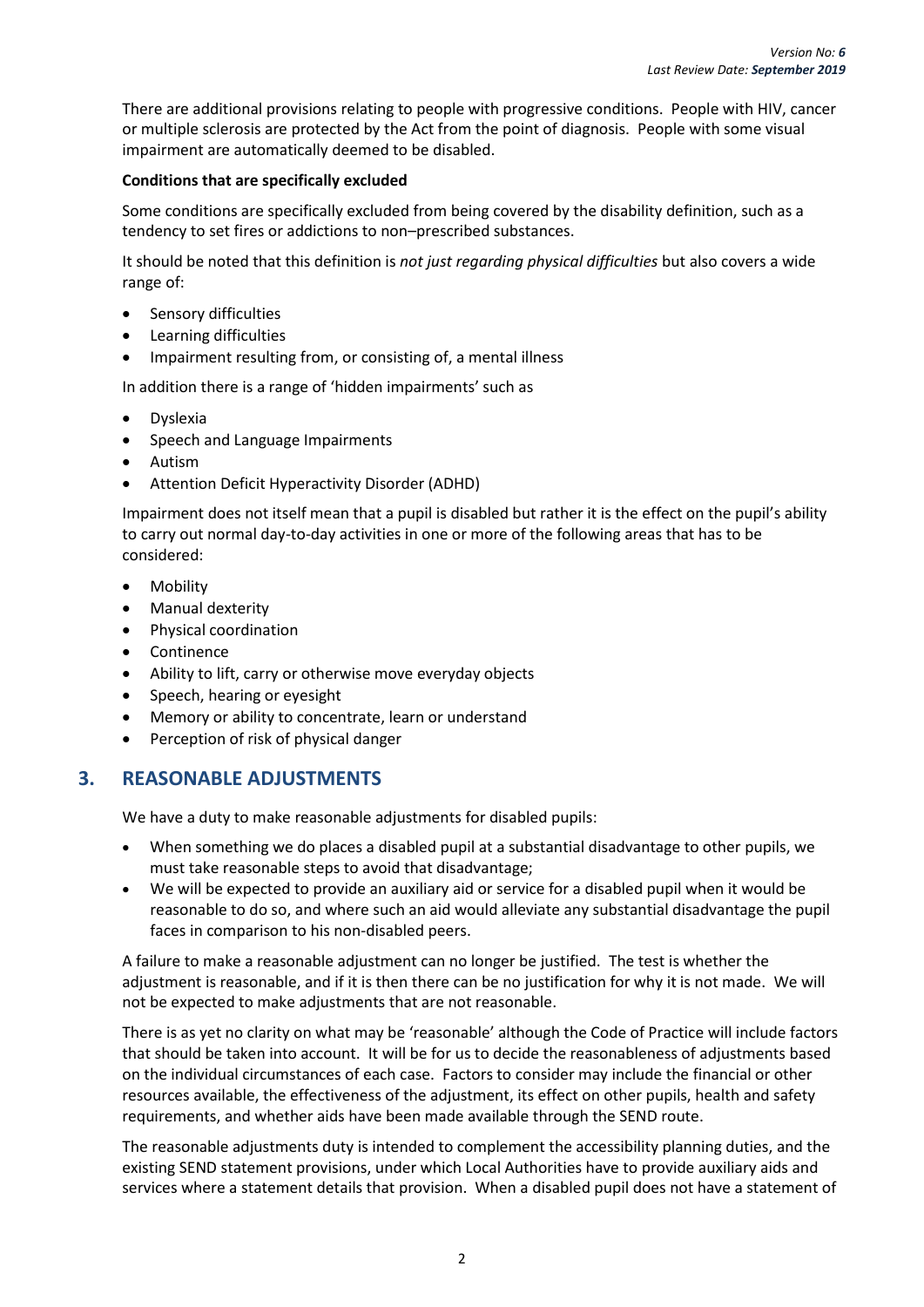SEND (or the statement does not provide the necessary aid) then the duty to consider reasonable adjustments and provide such auxiliary aids will fall to the school.

As in the previous legislation we are not under a duty to make alterations to the physical environment though we should be planning to do so as part of our Accessibility planning.

#### <span id="page-6-0"></span>**4. AIMS OF THE ACCESSIBILITY PLAN**

The planning duties on schools/settings and Local Authorities are the same as the duties in the previous DDA. Schools/settings are required to have an Accessibility Plan detailing how they will improve access to the physical environment, increase access to the curriculum for disabled pupils, and how they will improve the availability of accessible information to disabled pupils. The LA is required to have an Access Strategy.

In Maryport Church of England Primary School, we have a commitment to equal opportunities for all members of the school community and our Accessibility Plan outlines our intention to remove barriers for disabled pupils and to:

- increase the extent to which disabled pupils can participate in the different areas of the national curriculum, increase access to extra-curricular activities and the wider school curriculum;
- improve the physical environment of schools/settings to enable disabled pupils to take better advantage of education, benefits, facilities and services provided; and
- improve the availability of accessible information to disabled pupils.

Furthermore, under our equality duties, we intend to improve the physical environment of the school to enable any disabled person (pupil, parent/carer, employees or visitor) to access facilities and services and improve the availability of accessible information to any disabled person.

This Accessibility Plan will, therefore, **begin the process of addressing the needs of disabled people**  through specific targets.

It is a requirement that the school's accessibility plan is resourced, implemented and reviewed and revised as necessary. Attached is a set of action plans showing how the school will address the priorities identified in the plan.

Compliance with the disability duty under the Equality Act is consistent with the school's/setting's aims and Single Equality Scheme, and the operation of the school's/settings SEND policy.

The Action Plan for physical accessibility relates in part, to the Asset Management Plan (access section) of the School, which is undertaken regularly by the Local Authority. It may not be feasible to undertake some of the works during the life of this Accessibility Plan and therefore some items will roll forward into subsequent plans. The Plan will need to be revisited prior to the end of each first three-year plan period in order to inform the development of the new Plan for the following period.

We strive to ensure that the culture and ethos of the school are such that, whatever the abilities and needs of members of the school community, everyone is equally valued and treats one another with respect. Pupils should be provided with the opportunity to experience, understand and value diversity.

#### <span id="page-6-1"></span>**5. KEY OBJECTIVES**

The key objectives of our Accessibility Plan are as follows:

- To reduce and eliminate barriers to access to the curriculum and to full participation in the school community for pupils, and prospective pupils, with a disability.
- We are committed to providing a fully accessible environment which values and includes all pupils, staff, parents and visitors regardless of their education, physical, sensory, social, spiritual, emotional and cultural needs. We are committed to challenging negative attitudes about disability and accessibility and to developing a culture of awareness, tolerance and inclusion.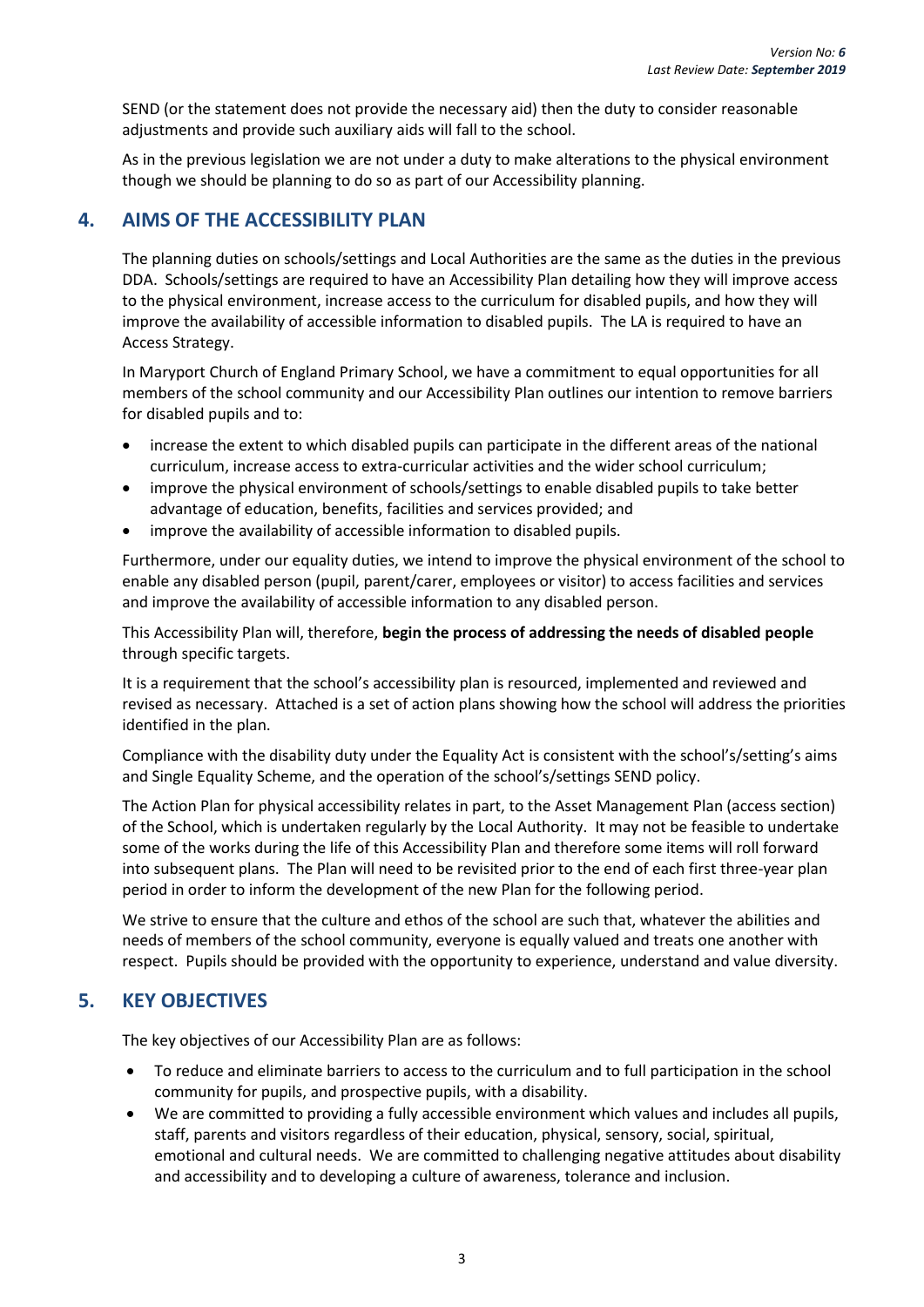- We are committed to providing all pupils with a broad and balanced curriculum, differentiated and adjusted to meet the needs of individual pupils and their preferred learning styles; and we endorse the key principles in the National Curriculum Framework [\(Click here to access\)](http://www.education.gov.uk/schools/teachingandlearning/curriculum) which underpin the development of a more inclusive curriculum:
	- setting suitable learning challenges;
	- responding to a pupil's diverse learning needs;
	- overcoming potential barriers to learning and assessment for individuals and groups of pupils.

#### <span id="page-7-0"></span>**6. CONTEXTUAL INFORMATION**

*Maryport Church of England Primary School serves a mixed catchment area in the small coastal town of Maryport. The school offers 2 year old provision and a Nursery. There are currently approximately 260 children on roll.* 

*The school was formed from the merger of separate infant and junior schools and as such is a large building with extensive grounds.*

#### <span id="page-7-1"></span>**7. DEVELOPMENT**

#### <span id="page-7-2"></span>**7.1 The Purpose and Direction of the School's Plan: Vision and Values**

*Our School:*

- *has high ambitions for its disabled pupils and expects them to participate and achieve in every aspect of school life;*
- *is committed to identifying and then removing barriers to disabled students in all aspects of school life;*
- *values the individual and the contribution they make to all aspects of school life;*
- *will strive to ensure that its disabled pupils have access to all areas of the curriculum and teaching resources so as to develop fully in their education;*
- *is committed to embracing equal opportunities for all members of the school community.*

#### <span id="page-7-3"></span>**7.2 Information from Pupil Data and School Audit**

- *The school has identified that we have, as at the start of the academic year 2019/20 16students regarded as disabled under the terms of the DDA. These can be grouped as: hearing impaired 2 , physical mobility 1, visual impairment 1, ADHD 2, Autistic 8, continence issues 2*
- *Our annual development plan takes into account the needs of our diverse student population as well as the needs of its wider community.*
- *There may be pupils with a disability currently in feeder nursery/infant schools who may wish to come here who will be identified through dialogue with the Local Authority agencies tasked with supporting those students in its area with disabilities.*

*In order to ensure that our data is up to date and accurate we will:* 

- *liaise with the Local Authority so as to identify and therefore plan a response to students with a disability well before they arrive;*
- *implement a system that allows parents to inform us if they themselves have a disability;*
- *identify early on in their school career any obstacles to the effective learning of disabled students;*
- *use all available data to inform the planning of individual student learning patterns;*
- *use information supplied via previous LA Asset Management/Accessibility Audits to assist us to develop an action plan to reduce obstacles for the school community.*

*The school currently has 2 stair lifts which allow wheelchair users to access all parts of the building. In addition to this, push buttons are fitted on some exit doors. There are 3 disabled toilets located at different areas of the building. The school also has a sensory room.*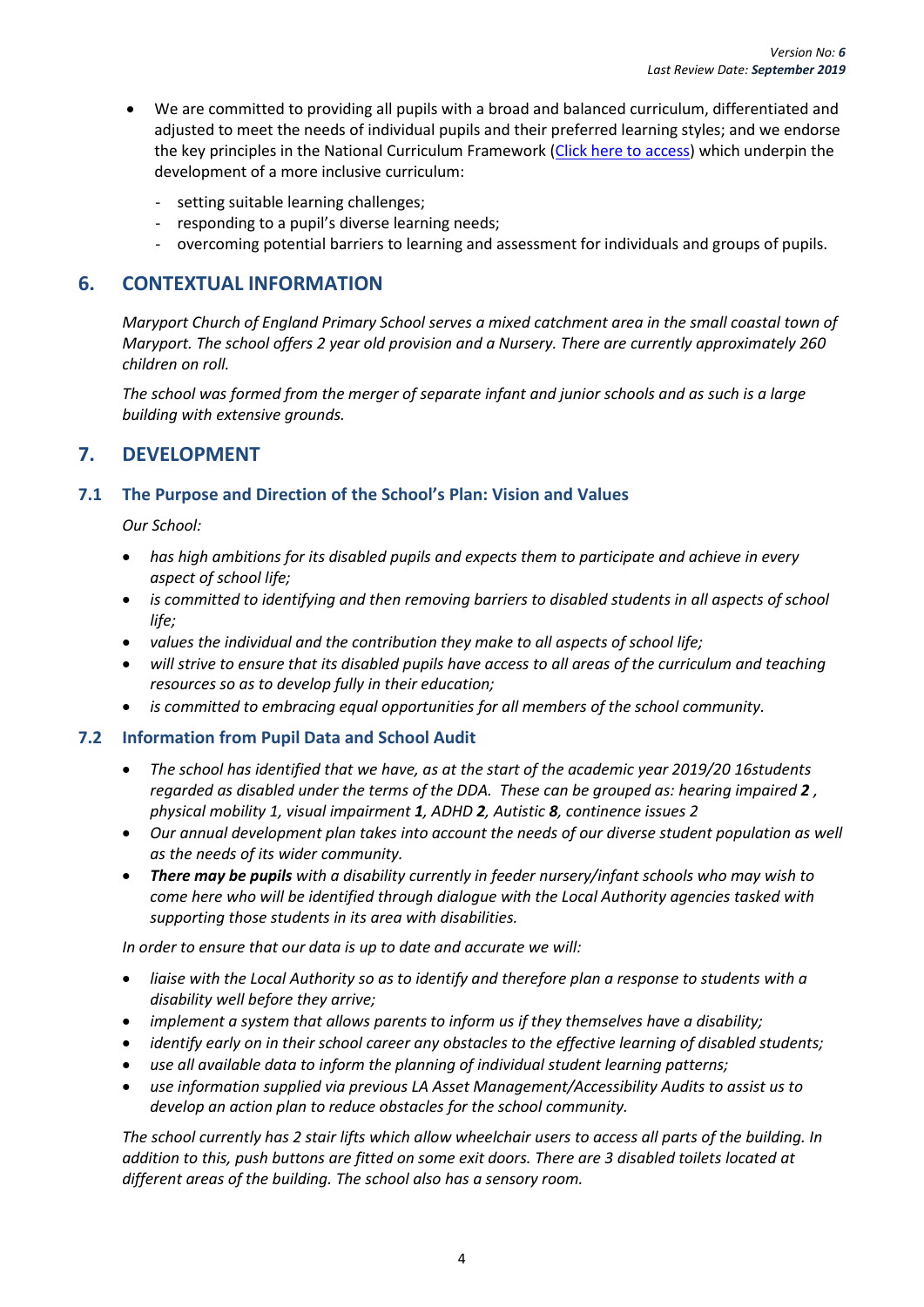#### <span id="page-8-0"></span>**7.3 Views of those Consulted during the development of the Plan**

*We will:* 

- *ensure the development of the plan involves coordination with the Local Authority in line with the LA Accessibility Strategy and ensure that we provide the best choices for students wanting to enrol here;*
- *consult the full relevant governor sub-committee;*
- *consult staff including specifically the SENDCo;*
- *set up a structure to allow the views of students, both able and disabled to be taken into account;*
- *survey parents/carers to ascertain their views on our provision for disabled students and any developments they feel would be of use to the students and also offer parents alternative ways of answering the survey;*
- *involve outside agencies who already exist to assist disabled students in their education and future careers;*
- *ensure the views of ALL those consulted are taken into consideration and the plan modified where reasonable to meet the needs of stakeholders;*

#### <span id="page-8-1"></span>**8. SCOPE OF THE PLAN**

#### <span id="page-8-2"></span>**8.1 Increasing the extent to which disabled pupils can participate in the school curriculum**

- to investigate how the access to those areas of the curriculum that are normally difficult for disabled students to access can be improved;
- to further investigate what support or alternative approaches can be adopted to increase the choice/participation of disabled students;
- to investigate alternative provision/routes and collaboration that will assist disabled students to learn including liaison with the LA Special Educational Needs and Disabilities (SEND) Statementing and Provision Team**.**

We plan to increase access to the **curriculum** for pupils with a disability, expanding the curriculum as necessary to ensure that pupils with a disability are as, equally, prepared for life as are the able-bodied pupils. This covers teaching and learning and the wider curriculum of the school such as participation in after-school clubs, leisure and cultural activities or off-site visits. It also covers the provision of specialist **aids and equipment**, which may assist these pupils in accessing the curriculum. The school will continue to seek and follow the advice of LA services, such as specialist teacher advisers and SEND inspectors/advisers, and of appropriate health professionals from the local NHS Trusts.

#### <span id="page-8-3"></span>**8.2 Improving the physical environment of the school to increase the extent to which disabled pupils can take advantage of education and associated services**

- in consultation with the LA (where necessary and appropriate) investigate various improvements to the site;
- improve accessibility points to different curriculum areas;
- investigate ways of making the site more accessible to both disabled parents and adult users.

The school will take account of the needs of pupils and visitors with physical difficulties and sensory impairments when planning and undertaking future improvements and refurbishments of the site and premises, such as improved access, lighting, acoustic treatment and colour schemes, and more accessible facilities and fittings. This is required regardless of whether the school has pupils or visitors with disabilities and is preparation for a situation when they do.

#### <span id="page-8-4"></span>**8.3 Improving the delivery to disabled pupils of information that is provided in writing for pupils who are disabled**

We will strive to:

produce all school literature at the correct font size to help visually impaired students;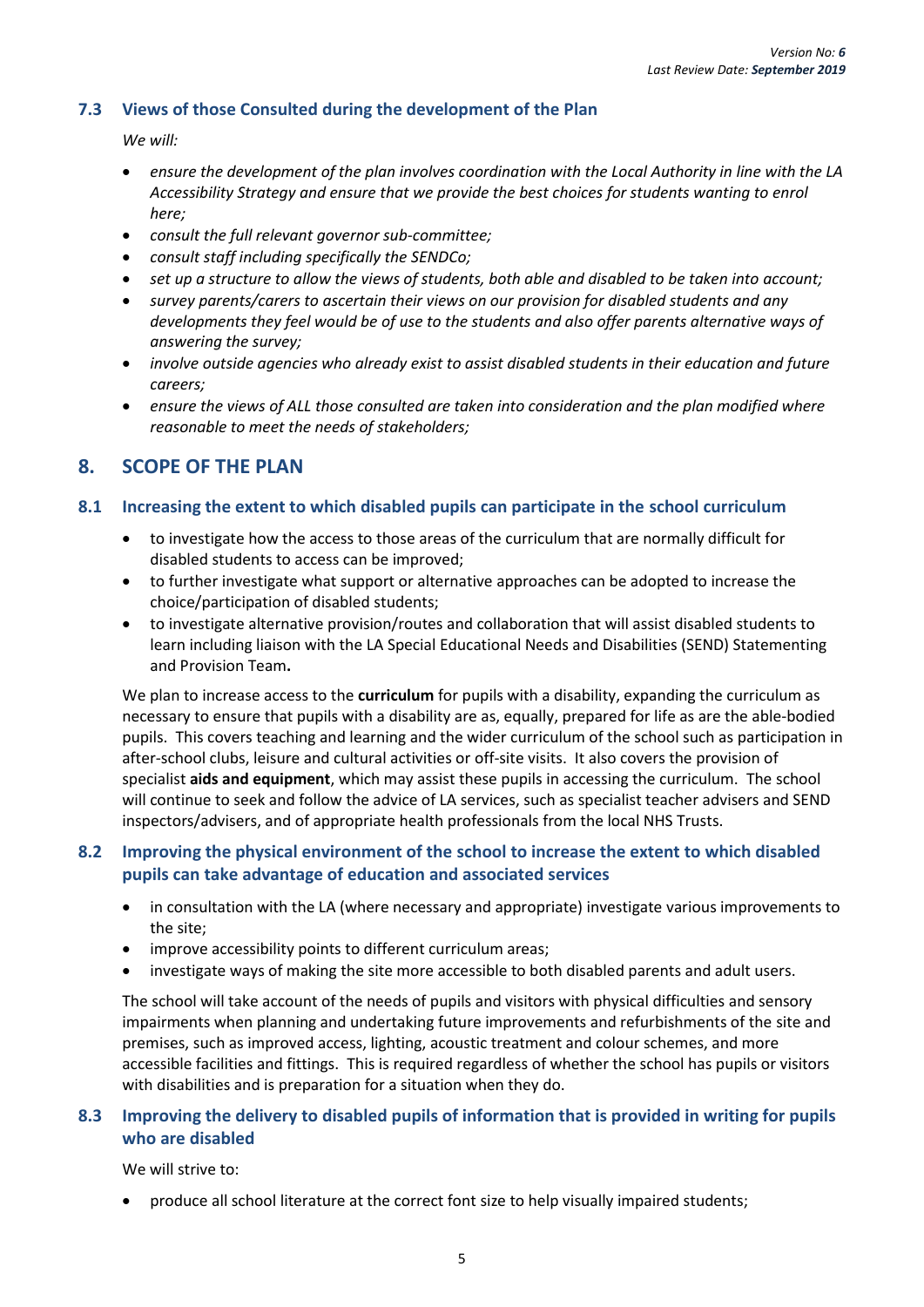- investigate alternative ways of providing access to information, software and activities;
- investigate ways of communicating effectively with disabled parents and carers and other disabled adult users of the site.

The school plans to improve the delivery of **written information** to pupils, staff, parents and visitors with disabilities. Examples might include handouts, timetables, textbooks and information about the school and school events. The information should be made available in various preferred formats within a reasonable time frame. The school will make itself aware of local services, including those provided through the LA, for providing information in alternative formats when required or requested.

#### *The Governors will:*

- *Inform readers that school published material is available in a selection of formats e.g. Braille, Makaton, audio tapes and identifying how they can access this provision if requested.*
- *Consider how to increase information accessibility for those who have English as an additional language or other communication impairments, at school meetings etc.*
- *Identify how they have considered the readability of information including that provided by the school website, and how it is monitored to ensure accessibility to a wide range of diverse needs and abilities.*
- *Identify how textbooks and other pupil information are selected and provided to meet a diversity of pupil needs.*
- *Ensure the monitoring of effectiveness of adult support to enhance the opportunities for pupils/parents who have difficulties in accessing information.*

#### <span id="page-9-0"></span>**8.4 Financial Planning and Control**

The Head teacher with Senior Management Team, together with the Management Committee will review the financial implications of the School Accessibility Plan as part of the normal budget review process. The objective is that over time School Accessibility Plan actions will be integrated into the School Development Plan.

We will finance the plan by identifying costs and incorporating them into current and future budget commitments.

#### <span id="page-9-1"></span>**9. IMPLEMENTATION**

#### <span id="page-9-2"></span>**9.1 Management, Coordination and Implementation**

*Our Leadership Team will undertake a disability audit using a cross section of staff, pupils and parents (refer to Section 7.3).*

*As a result of the audit, we shall:* 

- *produce action plans, with definite time scales for the implementation of the actions implicit in the plan;*
- *present the plan to the governing body for their approval;*
- *modify the plan based on the views of stakeholders;*
- *review the plan and the associated action plans to see if milestones are being met. This plan will be reviewed and adjusted as necessary every three years.*

#### <span id="page-9-3"></span>**9.2 Monitoring**

We recognise that monitoring is essential to ensure that pupils with disabilities are not being disadvantaged, and that monitoring leads to action planning.

*Governors will be required to comment on the accessibility plan and identify any revisions as necessary. Evaluation that may be useful to judge success may include:*

- *success in meeting identified targets;*
- *changes in physical accessibility of school buildings;*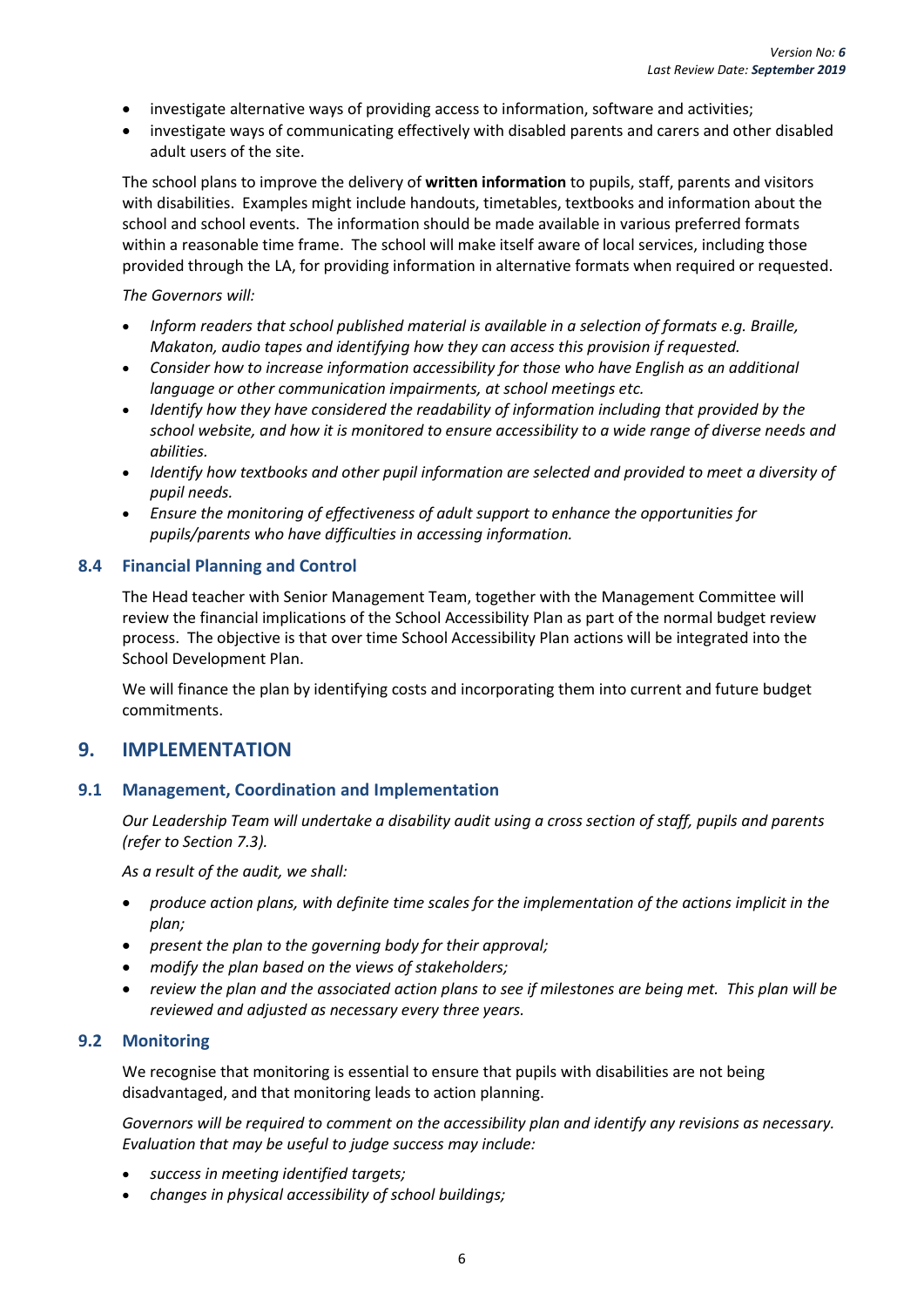- *questionnaires, responses from stakeholders e.g. parents, pupils and staff, indicate increased confidence in the school's/setting's ability to promote access to educational opportunities for pupils with disabilities;*
- *improved levels of confidence in staff in reducing the obstacles to success for pupils with additional needs;*
- *recorded evidence that increased numbers of pupils with disabilities are actively participating in all areas of the school;*
- *recorded evidence that fewer pupils are being excluded from school opportunities as their needs are being more effectively addressed through the application of strategies and procedures;*
- *increased levels of achievement for pupils with disabilities;*
- *pupil responses; verbally, pictorially and written that indicate that they feel themselves to be included;*
- *Ofsted inspections that identify higher levels of educational inclusion.*

#### <span id="page-10-0"></span>**9.3 The role of the LA in increasing accessibility**

*Governors may wish to comment on the impact the LA has had upon supporting the school to achieve successful implementation of their accessibility plan (where relevant). This may include identifying how the LA has:*

- *provided training and awareness opportunities on issues regarding inclusion to staff, governors and parents and how this has been used in school to promote inclusion e.g. uptake of Dyslexia Friendly status, Inclusion Quality Mark, attendance on courses, use and adaptation of LA provided information, etc.;*
- *promoted collaboration through the provision of information aimed at sharing good practice;*
- *encouraged liaison between special and mainstream schools to share expertise and pupil placement;*
- *ensured that schools/settings are aware of support services that provide advice to schools/settings and staff;*
- *provided specialist help to identify ways forward in increasing the inclusion of all pupils;*
- *linked building adaptations to refurbishment and capital building works;*
- *informed schools/settings how information can be provided in a number of different formats.*

#### <span id="page-10-1"></span>**9.4 Accessing the School's Plan**

*This will be done through:* 

- *presentation in a section on the school website open to all visitors to the site;*
- *mention in the head teacher's newsletter of the availability of the plan;*

*We will ensure that the plan is available in different formats where requested.* 

*The school will achieve successful implementation of the accessibility plan with continued support in the areas of:*

- *providing training and awareness opportunities to staff, Governors and parents/carers on issues regarding equality and inclusion;*
- *providing targeted training for particular groups of pupils/staff;*
- *promoting collaboration through the provision of information and the sharing of good practice;*
- *encouraging liaison between other local schools/settings including special schools;*
- *seeking support/advice from outside the school, from services, other agencies and organisations;*
- *ensuring that the school is aware of all support services that provide advice to schools/settings and staff.*

#### <span id="page-10-2"></span>**10. RELATED POLICIES**

The Accessibility Plan should be read in conjunction with the following policies, strategies and documents:

Curriculum Policies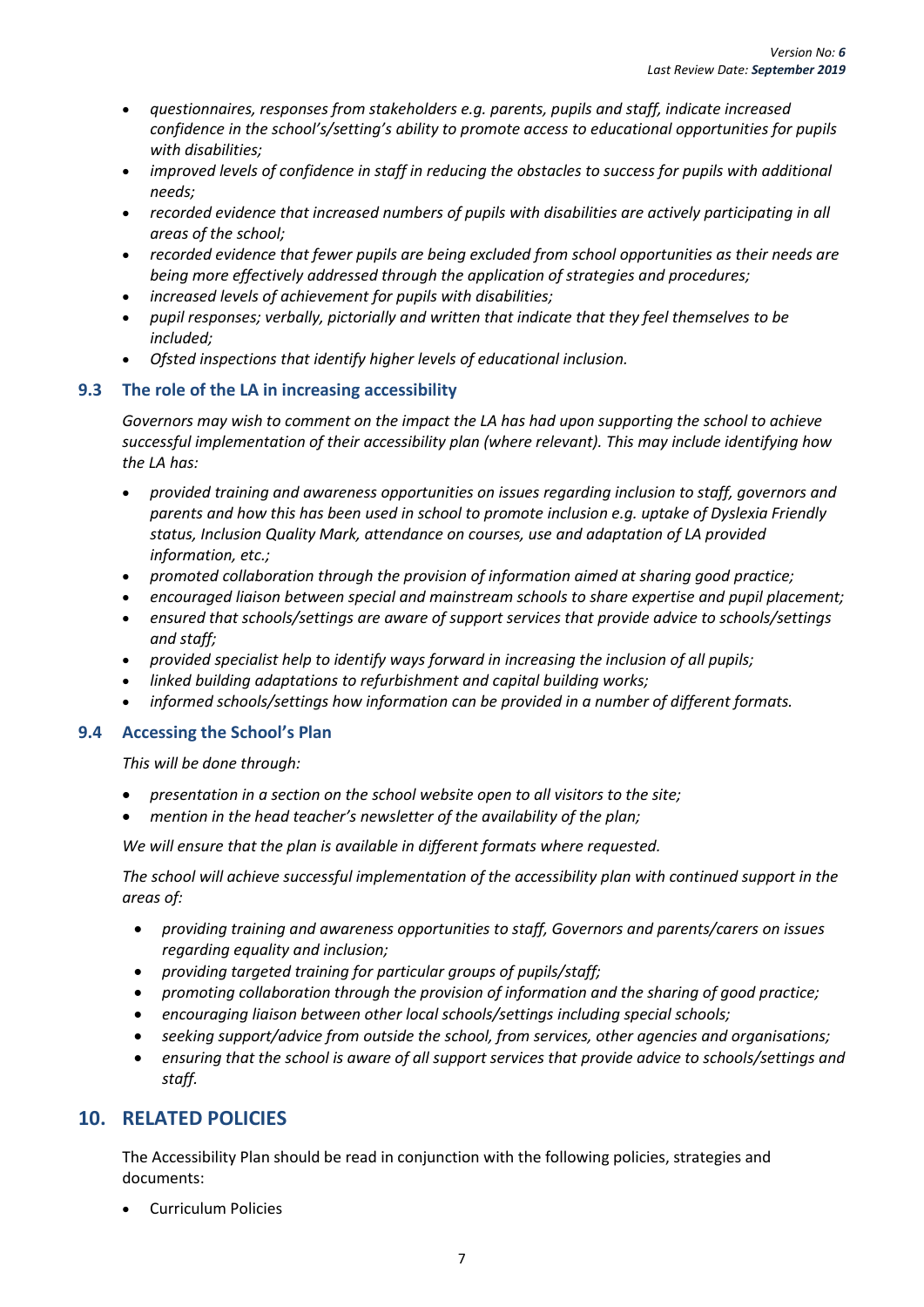- Single Equality Scheme/Objectives
- Staff Training and Development Plan
- Health & Safety Policy
- Special Educational Needs and Disabilities Policy, Local Offer Response & Information Report
- Off-Site Visits Procedures
- Whole School Behaviour Policy & procedures
- School Development Plan
- Asset Management Plan
- Complaints Procedures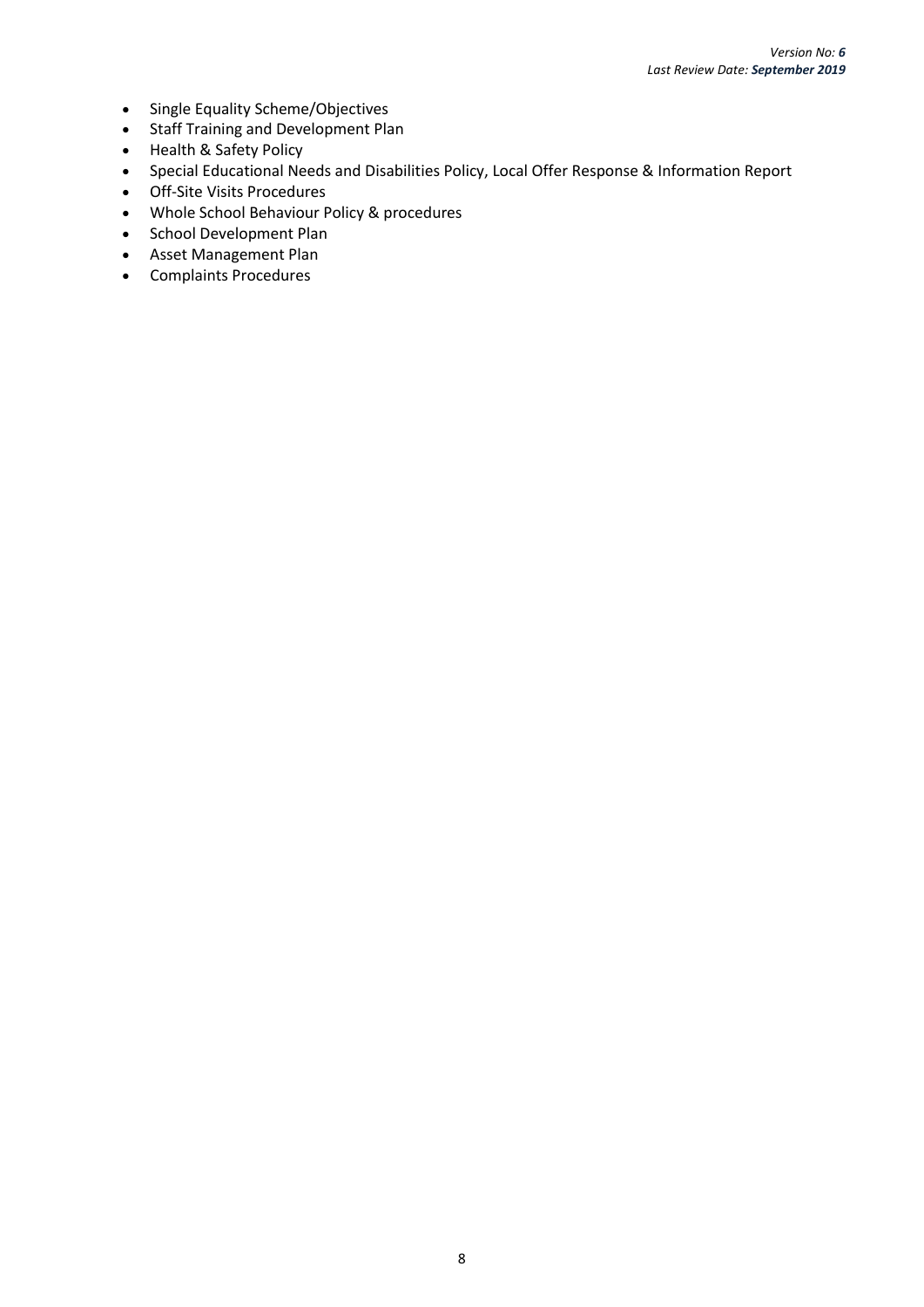*This page is intentionally blank for printing purposes*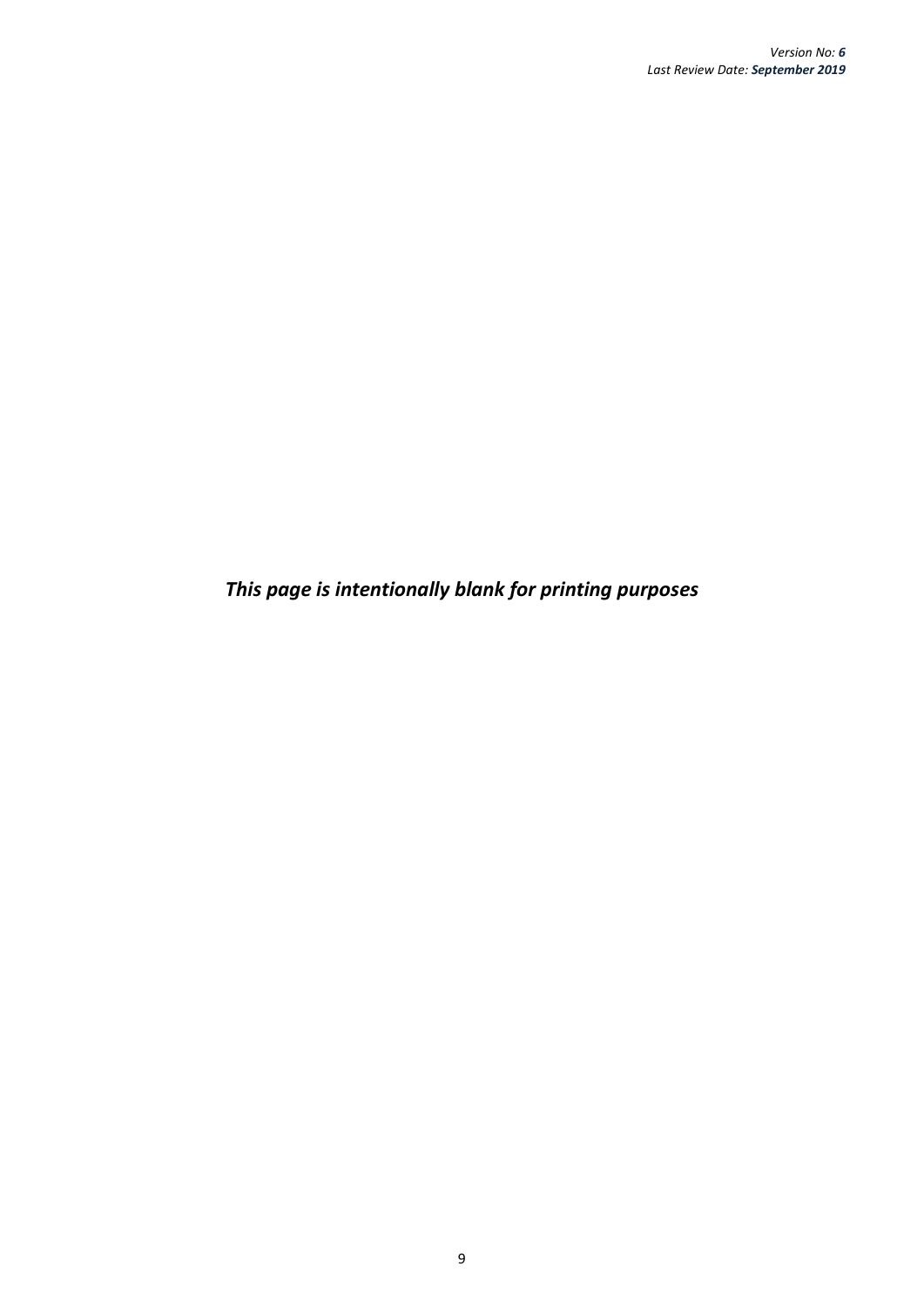#### **MARYPORT CHURCH OF ENGLAND PRIMARY SCHOOL**

#### **ACCESSIBILITY PLAN 2019 – 2022**

# **IMPROVING ACCESS TO THE CURRICULUM**

| <b>Target</b>                                                                                                         | <b>Strategy</b>                                                                                                                                                                 | <b>Outcome</b>                                                                                                                                        | <b>Timeframe</b>                   | <b>Achievement</b>                                                                                                 | <b>Date</b><br>Complete |
|-----------------------------------------------------------------------------------------------------------------------|---------------------------------------------------------------------------------------------------------------------------------------------------------------------------------|-------------------------------------------------------------------------------------------------------------------------------------------------------|------------------------------------|--------------------------------------------------------------------------------------------------------------------|-------------------------|
| Training for teachers on<br>differentiating the curriculum for<br>specific needs eg autism                            | As and when the need arises the<br>school decides that some teachers<br>would benefit from training on<br>differentiating the curriculum for<br>children with specific needs.   | Teachers are more fully able to meet the requirements<br>of disabled children's needs with regards to accessing<br>the curriculum                     | Ongoing                            | Increase to access to the<br>National Curriculum.                                                                  |                         |
| Increased access to and<br>maintenance of, auxiliary<br>aids, ICT apparatus such as<br>computer<br>hardware/software. | Audit of needs of SEND pupils<br>and of required aids                                                                                                                           | Where appropriate, additional resources are<br>bought/loaned to ensure pupils can access the<br>curriculum.                                           | Ongoing                            | Pupils will be able to fully<br>access the curriculum                                                              |                         |
| Classrooms are optimally<br>organised to promote the<br>participation and<br>independence of all pupils               | Review and implement a<br>preferred layout of furniture<br>and equipment to support the<br>learning process in individual<br>class bases                                        | Lessons start on time without the need to make<br>adjustments to accommodate the needs of<br>individual pupils                                        | September 2019<br>and then ongoing | Increase in access to the<br><b>National Curriculum</b>                                                            |                         |
| Review TA deployment                                                                                                  | In review meetings with<br>teaching assistants establish<br>when they are available to<br>support children each day that<br>may be different to their<br>current working hours. | Adult support is available during key times that<br>individual children may need support i.e.<br>lunchtimes, PE lessons, extra-curricular activities. | Reviewed termly                    | Children who need<br>individual adult support to<br>participate in some activities<br>have access to this support. |                         |
|                                                                                                                       |                                                                                                                                                                                 |                                                                                                                                                       |                                    |                                                                                                                    |                         |
|                                                                                                                       |                                                                                                                                                                                 |                                                                                                                                                       |                                    |                                                                                                                    |                         |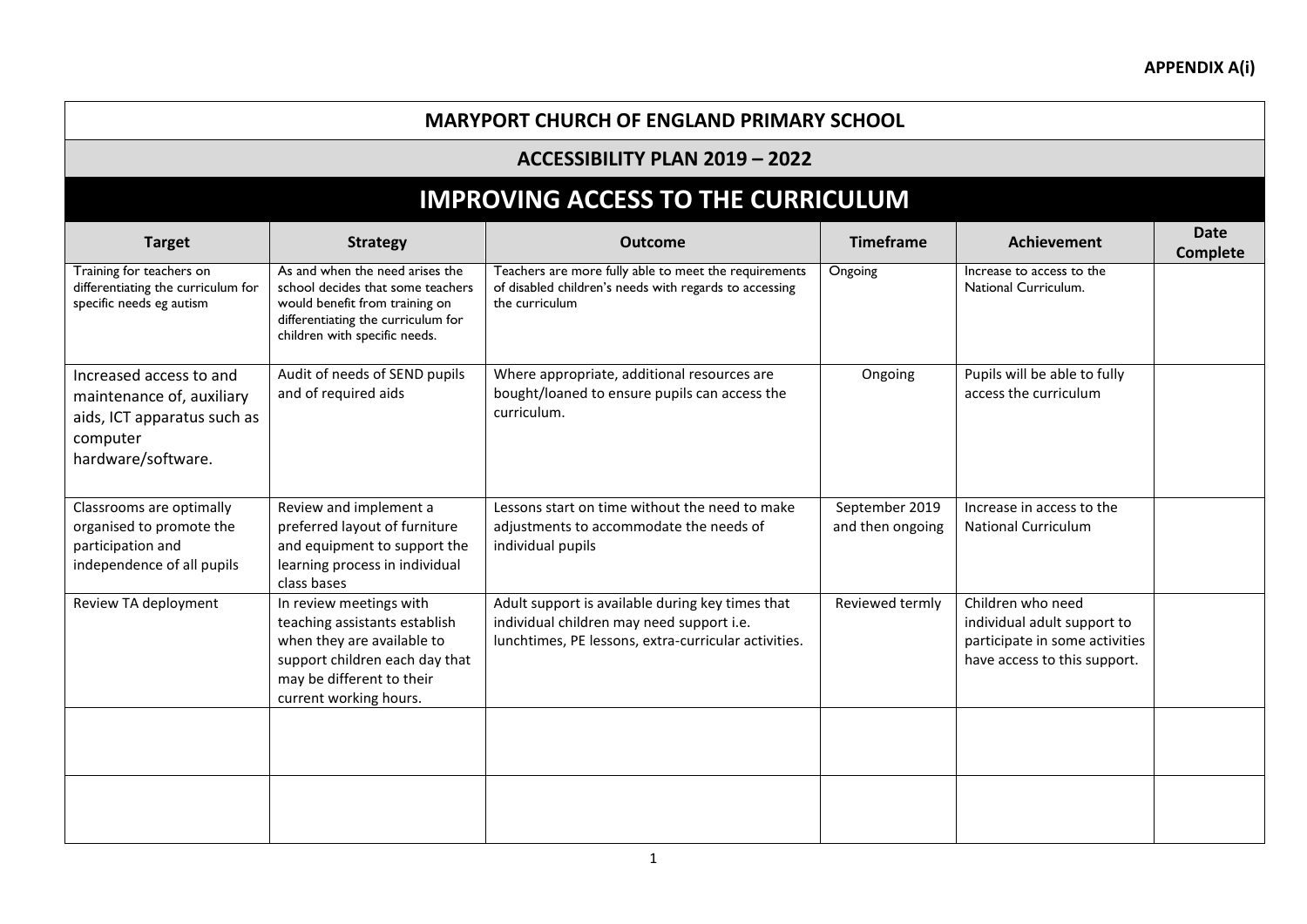#### **MARYPORT CHURCH OF ENGLAND PRIMARY SCHOOL**

#### **ACCESSIBILITY PLAN 2019 – 2022**

## **IMPROVING ACCESS TO THE PHYSICAL ENVIRONMENT**

| <b>AMP or AA</b><br><b>Report Ref.</b><br>(if relevant) | <b>Item</b>                                                                                    | <b>Activity</b>                                                                                                                                                                                                                                                                                                                                                                                                                                                                                        | <b>Timescale</b>               | Cost<br>£ | <b>Responsibility</b> | <b>Date</b><br><b>Complete</b> |
|---------------------------------------------------------|------------------------------------------------------------------------------------------------|--------------------------------------------------------------------------------------------------------------------------------------------------------------------------------------------------------------------------------------------------------------------------------------------------------------------------------------------------------------------------------------------------------------------------------------------------------------------------------------------------------|--------------------------------|-----------|-----------------------|--------------------------------|
|                                                         | Provision of a lift to access the infant<br>area of the building                               | Stannah stair lift to be installed over summer 2019 as part of the<br>amalgamation works                                                                                                                                                                                                                                                                                                                                                                                                               | Summer 2019                    |           | <b>CCC</b>            |                                |
|                                                         | Clear markings on all stair/step nosings                                                       | All areas of steps and stairs to be clearly marked for those<br>pupils with visual impairment                                                                                                                                                                                                                                                                                                                                                                                                          | Summer 2019                    |           | School                |                                |
|                                                         | Reception and corridor decoration<br>within the infant area of the building                    | Colour contrast door frames, skirting boards, carpeting and walls                                                                                                                                                                                                                                                                                                                                                                                                                                      | Autumn 2019                    |           |                       |                                |
|                                                         | Fire and emergency evacuation<br>procedures to be in place for those with<br>additional needs. | Need to regularly review the escape strategy, management<br>controls and staff training needed as appropriate.<br>PEEPs to be developed for all pupils with additional needs<br>including those using wheelchairs, those with mobility<br>difficulties and hearing/visual impairments.<br>General Emergency Evacuation Plans (GEEPs) to include any<br>visitors with additional needs.<br>Sign to be displayed at reception informing visitors that a<br>scheme of assisted evacuation can be offered. | Ongoing from<br>September 2019 |           | School                |                                |
|                                                         |                                                                                                |                                                                                                                                                                                                                                                                                                                                                                                                                                                                                                        |                                |           |                       |                                |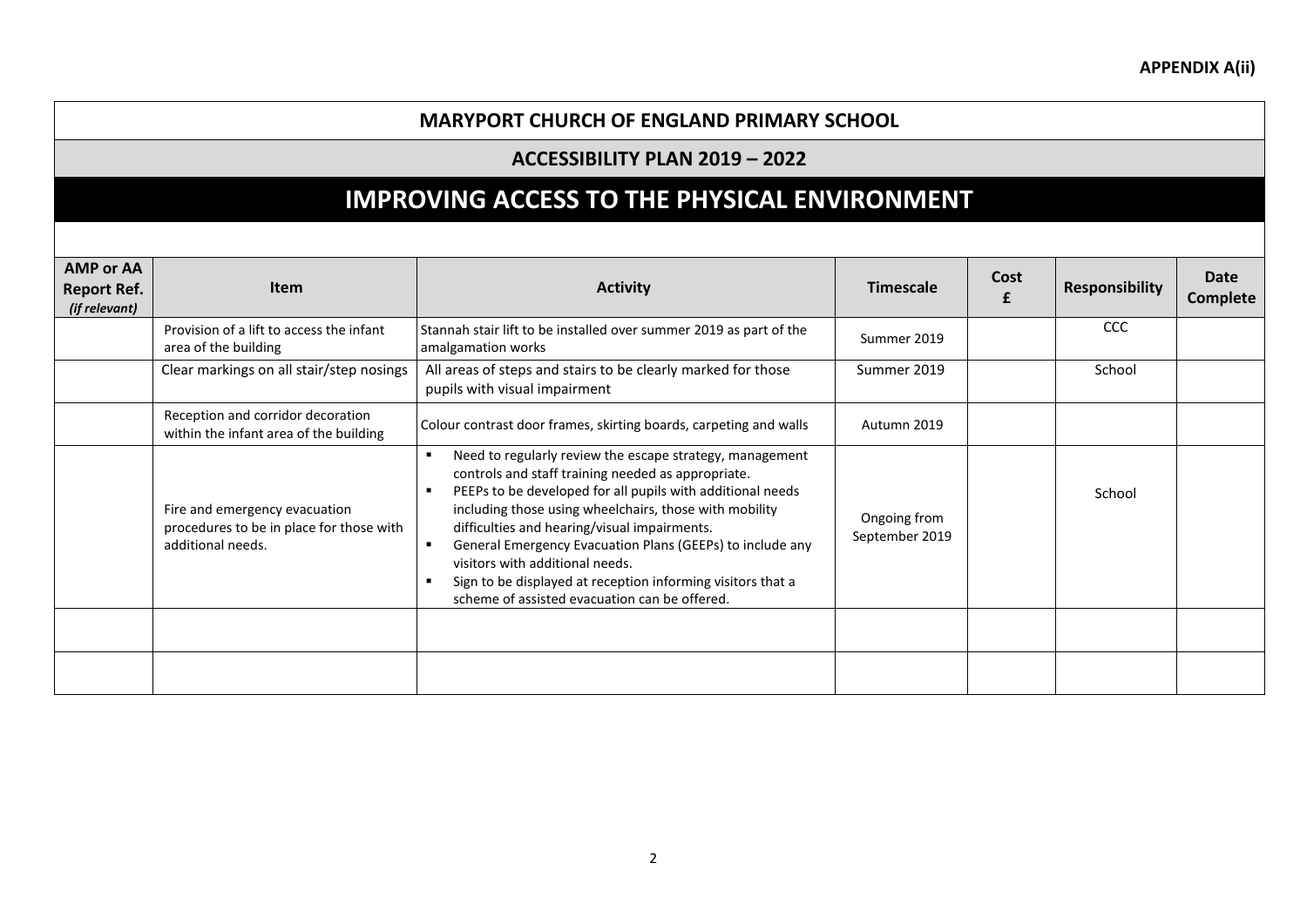#### **MARYPORT CHURCH OF ENGLAND PRIMARY SCHOOL**

#### **ACCESSIBILITY PLAN 2019 – 2022**

# **IMPROVING ACCESS TO WRITTEN INFORMATION**

| <b>Target</b>                                                                                                         | <b>Strategy</b>                                                                                                                                  | <b>Outcome</b>                                                                                                          | <b>Timeframe</b> | Achievement                                                                         | Date<br><b>Complete</b> |
|-----------------------------------------------------------------------------------------------------------------------|--------------------------------------------------------------------------------------------------------------------------------------------------|-------------------------------------------------------------------------------------------------------------------------|------------------|-------------------------------------------------------------------------------------|-------------------------|
| Availability of written material<br>in alternative formats                                                            | The school will make itself aware of the<br>services available through the LA for<br>converting written information into<br>alternative formats. | The school will be able to provide written<br>information in different formats when<br>required for individual purposes | Ongoing          | Delivery of information to<br>disabled pupils improved                              |                         |
| Make available school<br>brochures, school newsletters<br>and other information for<br>parents in alternative formats | Review all current school publications<br>and promote the availability in<br>different formats for those that require<br>ıt                      | All school information available for all                                                                                | Summer 2018      | Delivery of school<br>information to parents and<br>the local community<br>improved |                         |
| The school moves towards an<br>electronic method of reporting<br>to parents.                                          | Electronic reporting methods are<br>explored.                                                                                                    | The school has explored electronic<br>reporting methods and is knowledgeable<br>about best practice.                    | Autumn 2019      | The school is able to move<br>forward with electronic<br>reporting to parents.      |                         |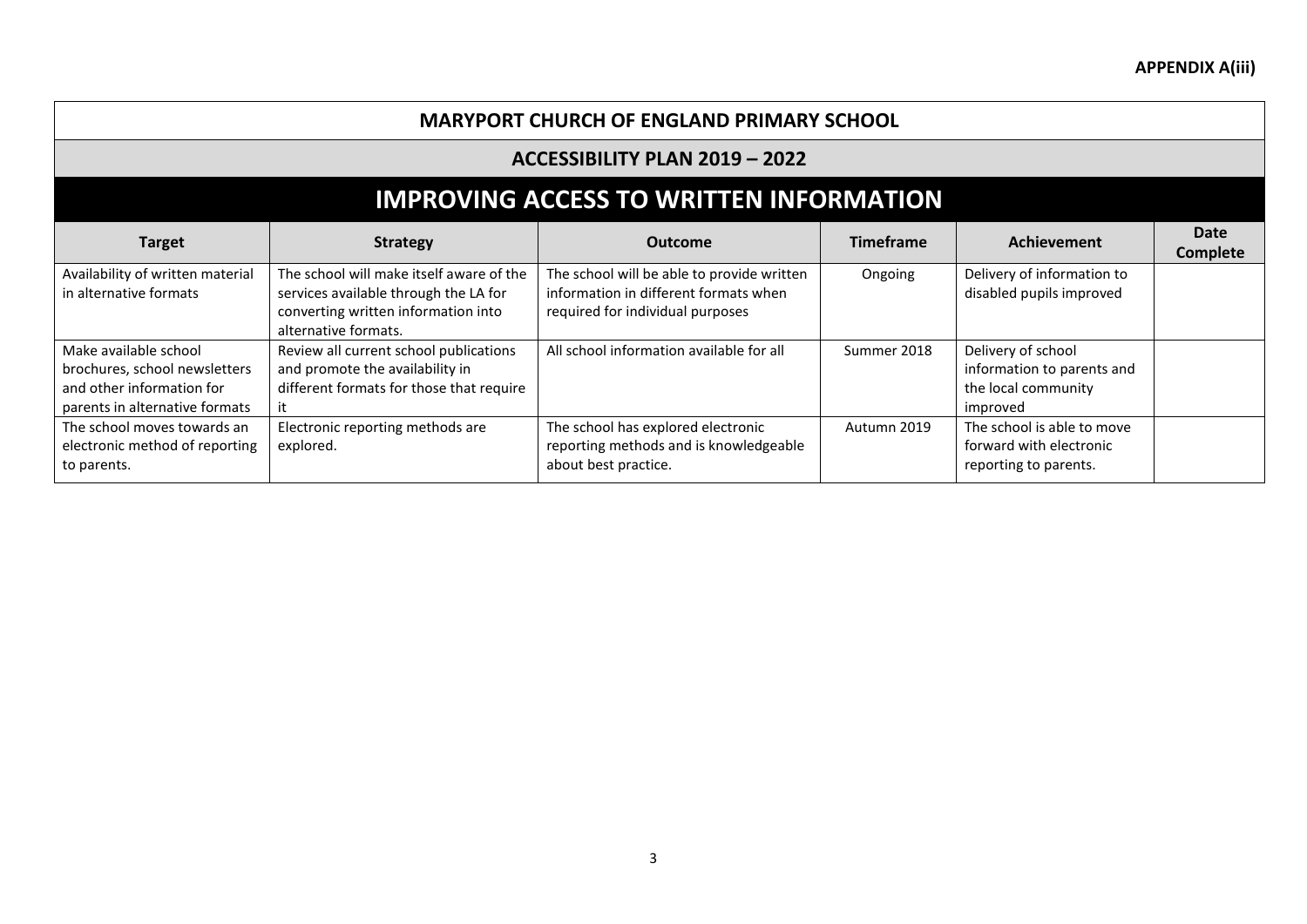**APPENDIX A(iii)**

*This page is intentionally blank for printing purposes*